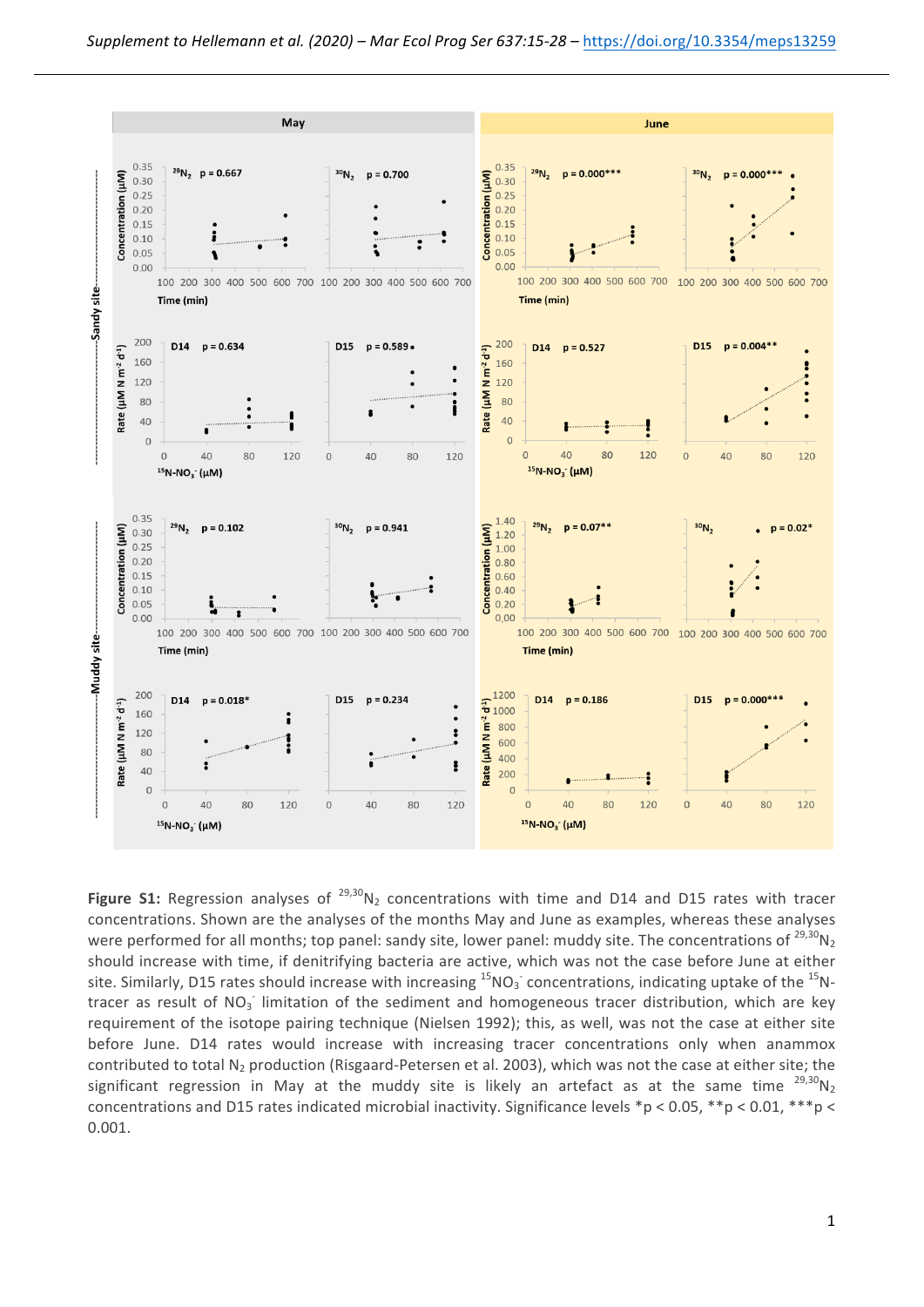

Figure S2. Bottom water turbidity measured during 05.04.2016 07.06.2016 at  $\sim$  1 m above the sea floor ( $\sim$ 23 m water depth) at the sandy site.

## Text S1: Estimating occurrence of advective pore-water flow in the sandy sediment

Theoretical pressure gradients at the sediment surface, established via the interaction of near bottom flow with sediment topography (Huettel & Gust 1992), were estimated from measured bottom flow velocity during winter (15.12.15 14.01.16), spring I (05.04.16 12.05.16; before density stratification) and spring II (13.05.16 07.06.16; during density stratification; Table 2), and a theoretical topography object (sediment mound of 1 cm height), following Figure 4 in Huettel et al. (1996). Bottom flow velocity was measured in  $\sim$  1 m above the sediment; hence, the actual near-bottom flow velocity can be expected to be even lower, as friction increases with decreasing distance to the sediment. The height of the topography object was representative for stones observed at the site. The theoretical horizontal pore-water flow over a distance of 1 cm was calculated after Bear (1972), using the estimated pressure gradient and equations derived from Darcy's Law, with average measured hydraulic conductivity, water density and porosity. The Peclet (Pe) number as indicator of the dominant transport mechanism in the sediment was calculated by dividing the pore-water flow velocity with the diffusive transport velocity, using oxygen as example element to be transported over 1 cm distance by molecular diffusion in the sediment, calculated after Schulz (2005) with season specific salinity and porosity, at 20°C for comparability with hydraulic conductivity measurements. At Pe  $\geq$  5 advective processes dominate over diffusive processes (Bear 1972). Based on the results given in Table S1, we could estimate that this threshold would be reached at a bottom water velocity  $\geq 14$  cm s<sup>-1</sup>.